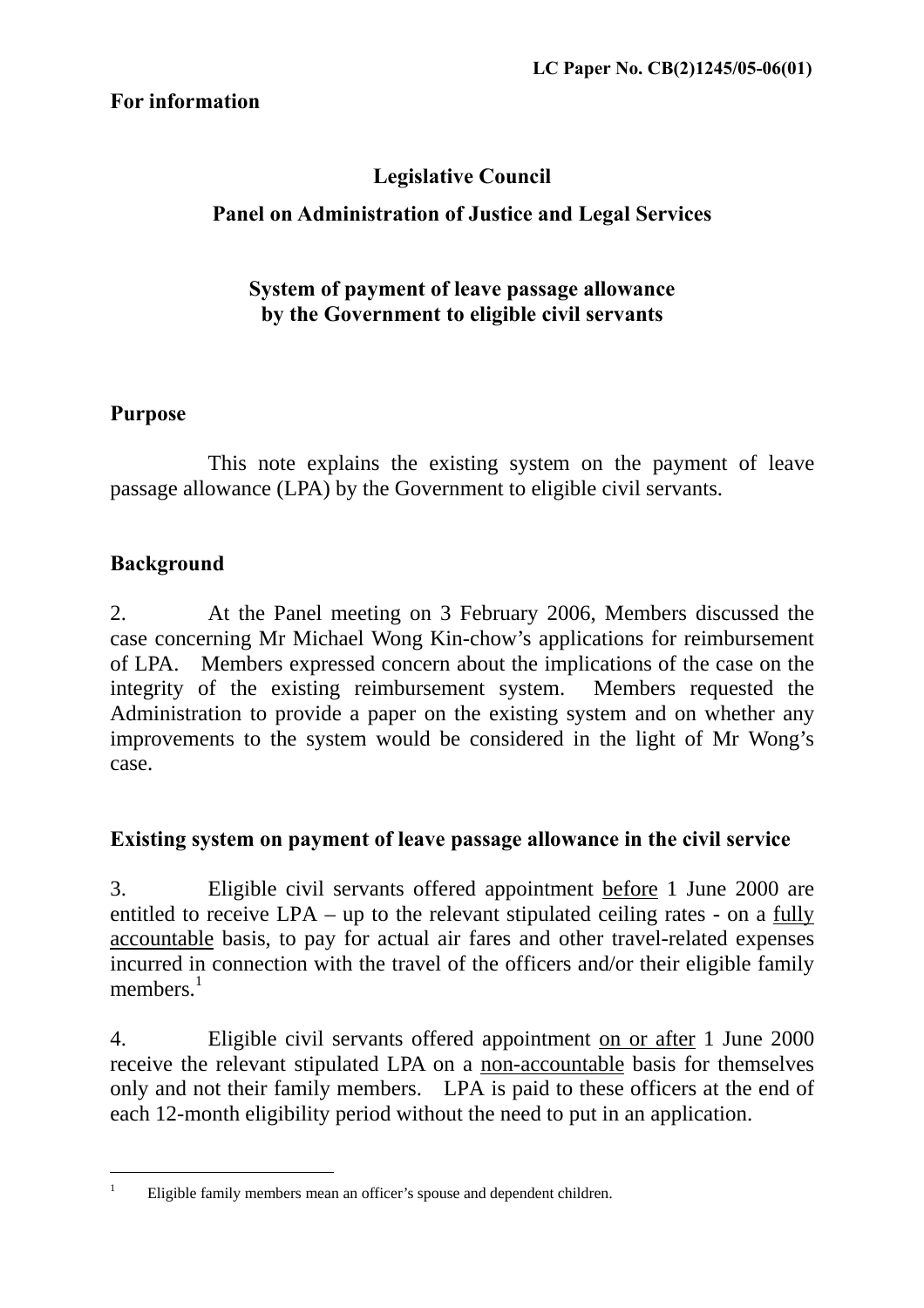5. An eligible civil servant entitled to receive LPA on a fully accountable basis is required to submit claim(s) for the allowance. Claims are processed by the Treasury in accordance with the rules and procedures laid down in the Civil Service Regulations (CSRs). Payment of LPA is made upon application by an eligible officer by (a) direct payment to the airline/pre-listed travel agent through which arrangement for the travel was made; and/or (b) reimbursement to the officer for actual expenses paid by him on production of itemised invoices and receipts within one month from completion of the  $i$ ourney. $2$ 

6. When processing a claim for reimbursement of the allowance, the Treasury would check the original invoices/receipts produced by the claimant to ascertain whether the expenses were paid by  $\lim^3$  $\lim^3$  and incurred in connection with his travel and/or his eligible family members. For major items such as air fares, accommodation and package tours, the name of the users and the payer can be readily established from the invoices/receipts. Claimants have been cautioned in the CSRs that they will be subject to legal/disciplinary action if their claim involves fraudulence.

7. While CSRs are not directly applicable to judicial officers who are not civil servants, as far as we understand, the Judiciary generally follows the arrangements applicable to civil servants in the payment of LPA to judicial officers.

#### **Improvement to the system of payment of leave passage allowance**

8. We believe that the existing system outlined above has struck a reasonable balance between administrative efficiency and the need to ensure proper disbursement of the allowance by the Government. As a matter of good practice, we review the payment rules and procedures from time to time in the light of operational experience. In the light of Members' concern, we will consult with parties concerned, including the Treasury and the ICAC, on whether any improvement to the existing system on payment of LPA to eligible civil servants is warranted.

 $\overline{a}$ 

<span id="page-1-0"></span> $\overline{2}$  Claimants are required to submit, at the time of application for payment, the receipts/invoices in respect of air fares, accommodation and package tours. Claimants are required to retain the receipts/invoices in respect of other minor items (e.g. meals) for six months for inspection by the Treasury when requested.

<span id="page-1-1"></span><sup>3</sup> The Treasury accepts receipts issued in the name of the claimant or his eligible family members (i.e. his spouse or dependent children).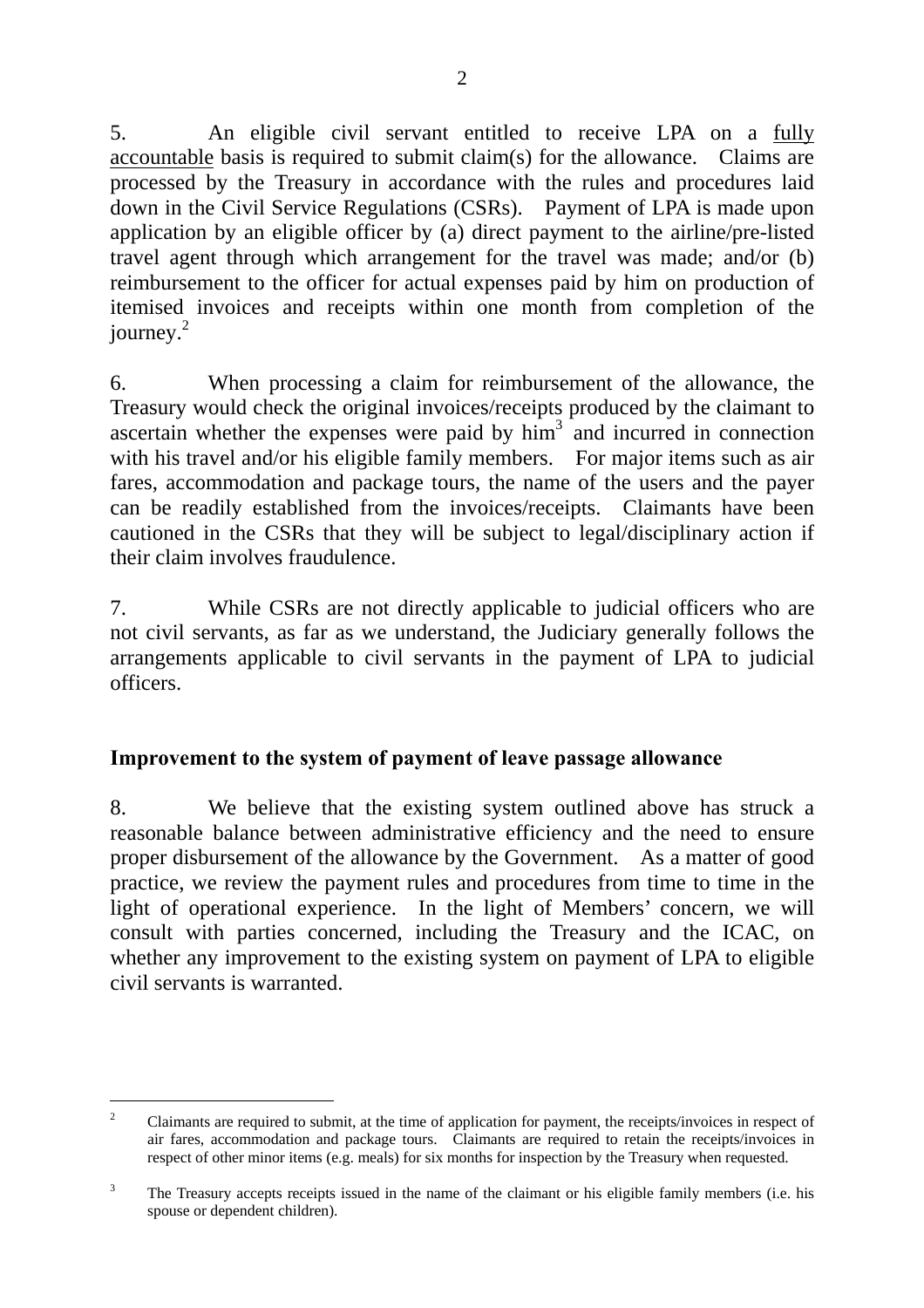9. As and when any modifications are made to the payment arrangements for LPA in respect of the civil service, we will inform the Judiciary of the modifications according to the established practice.

Civil Service Bureau February 2006